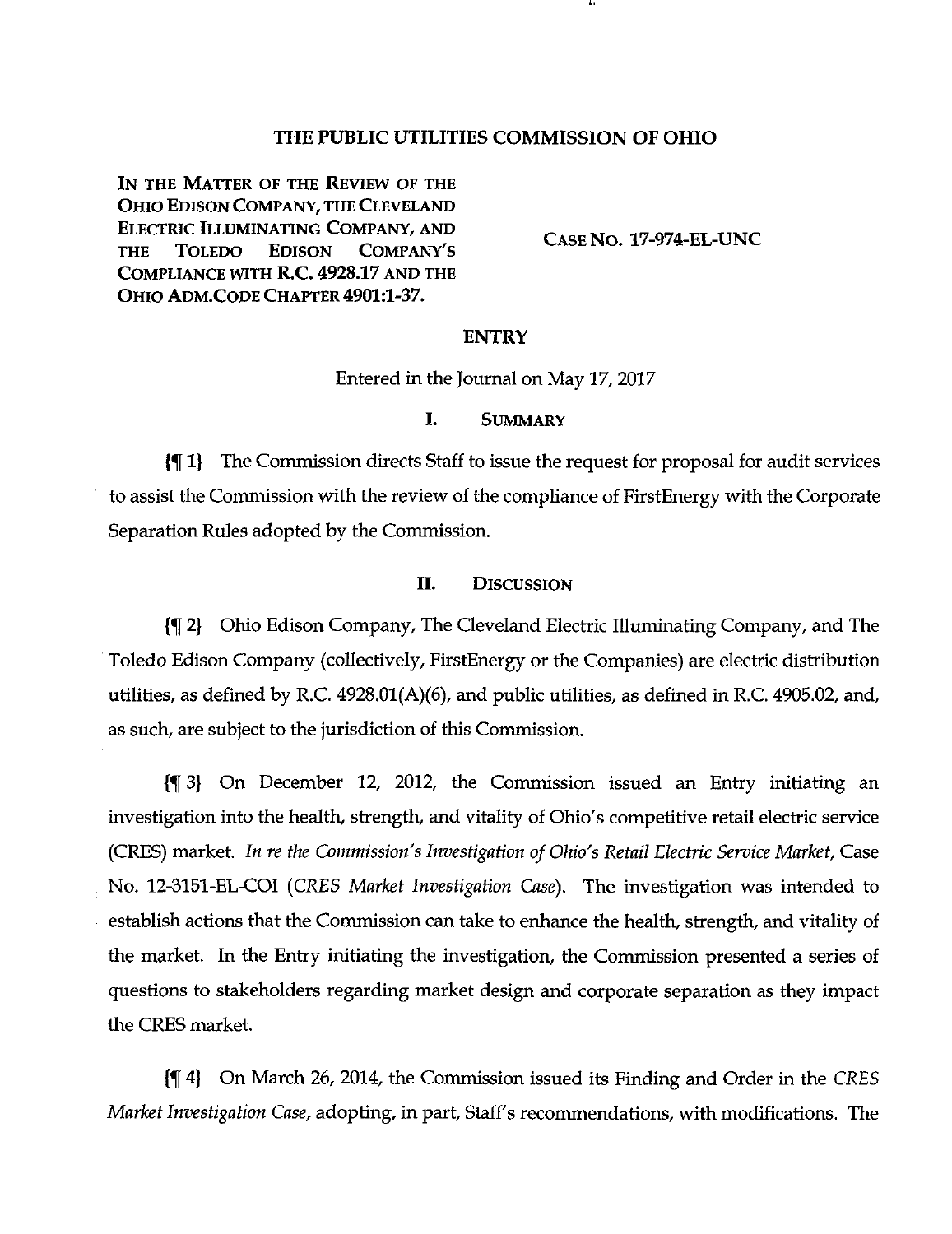Commission, in adopting one such reconunendation, directed that each of the Ohio electric distribution utilities would be subject to an audit to ensure their compliance with R.C. 4928.17 and the Commission's corporate separation rules, as enumerated in Ohio Adm.Code Chapter 4901:1-37, as well as to further Ohio's policies pursuant to R.C. 4928.02. CRES Market Investigation Case, Finding and Order (Mar. 26, 2014) at 16-17. According to Staff's recommended audit schedule, FirstEnergy will be the first electric distribution utility to undergo the prescribed audit.

If 5) At this time, the Commission directs Staff to issue the attached request for proposal (RFP) to acquire audit services to assist the Commission with the review of the compliance of FirstEnergy with the corporate separation rules set forth in Ohio Adm.Code Chapter 4901:1-37. All proposals submitted pursuant to the RFP are due by June 9th, 2017. In order to demonstrate the ability to perform the services required in the RFP, the proposal must show, in detail, the auditor's understanding of the project and the work required. Each proposal must address, with specificity, how the auditor will handle all of the issues in the RFP. The auditor must demonstrate that it will be able to perform the required services, showing its clear understanding of the tasks to be completed, the experience and qualifications of the persormel who will perform the work, and the anticipated breakdown of costs and timing. The selection criteria to be used by the Commission to determine the selection of the auditor shall be the technical and management capabilities of each firm, as well as the overall cost of each bid.

 $\{\P\$  6} FirstEnergy shall directly contract with the auditor chosen by the Commission and bear the costs of the audit services solicited in the RFP.

If 7) The Commission shall select and solely direct the work of the auditor. Staff will review and approve payment invoices submitted by the auditor.

If 8) The auditor shall perform its audit and investigation as an independent contractor. Any conclusions, results, or recommendations formulated by the auditor may be examined by any participant to this proceeding. Further, it shall be understood that the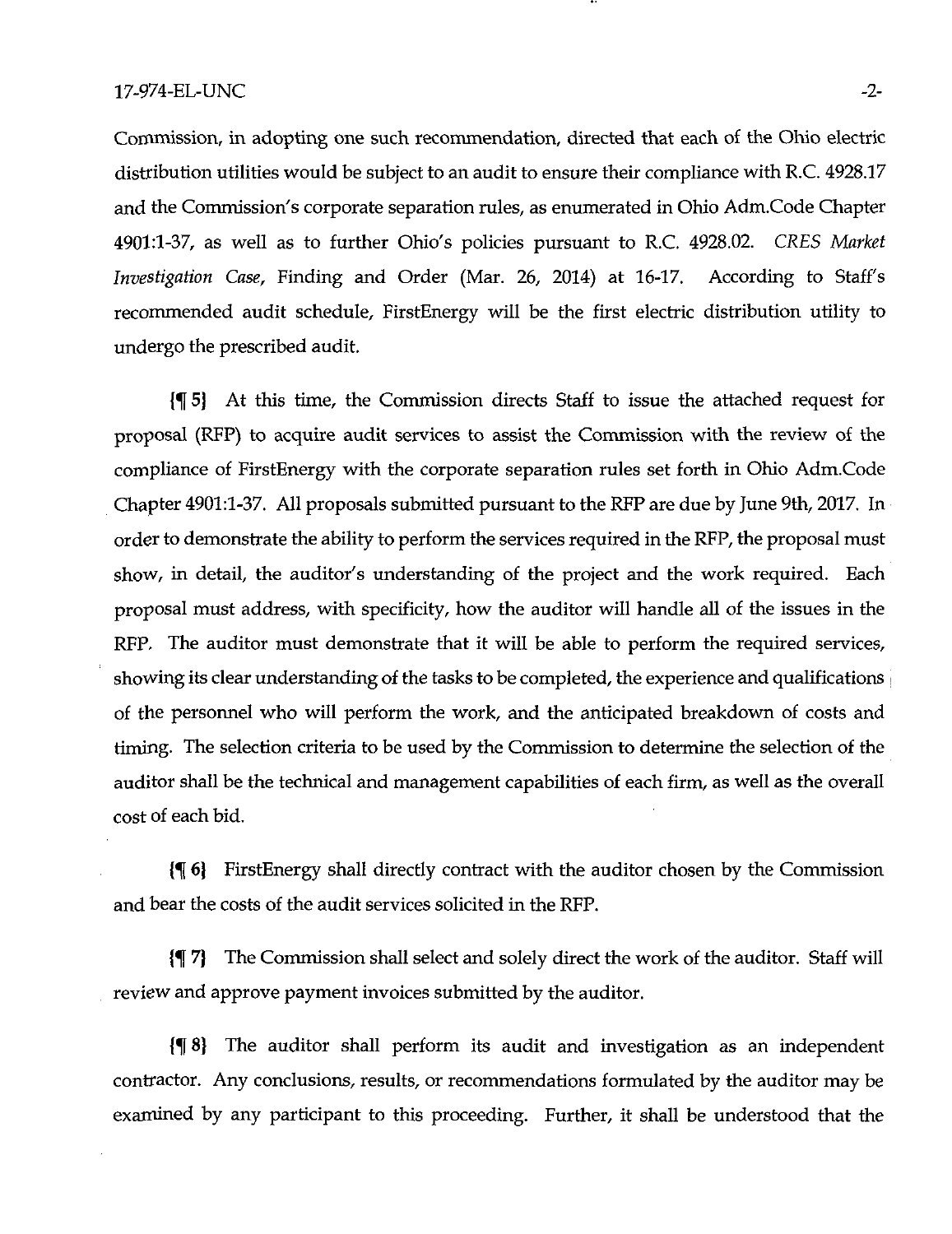#### $17-974$ -EL-UNC  $-3-$

Commission and/or its Staff shall not be liable for any acts committed by the auditor or its agents in the preparation and presentation of the report.

If 9) The auditor will execute its duties pursuant to the Commission's statutory authority to investigate and acquire records, contracts, reports, and other documentation under R.C. 4903.02, 4903.03, 4905.06, 4905.15, and 4905.16. The auditor is subject to the Commission's statutory duty under R.C. 4901.16, which provides:

> Except in his report to the public utilities commission or when called on to testify in any court or proceeding of the public utilities commission, no employee or agent referred to in section 4905.13 of the Revised Code shall divulge any information acquired by him in respect to the transaction, property, or business of any public utility, while acting or claiming to act as such employee or agent. Whoever violates this section shall be disqualified from acting as agent, or acting in any other capacity under the appointment or employment of the commission.

 $\{\P\}$  10) Once disclosure is permitted by R.C. 4901.16, the following process applies to the release of any document or information marked as confidential. Three days' prior notice of intent to disclose shall be provided to the party claiming confidentiality. Three days after such notice. Staff or the auditor may disclose or otherwise make use of such documents or information for any lawful purpose, unless the Commission receives a request for a protective order pertaining to such documents or information within the three-day notice period. The three-day notice period will be computed according to Ohio Adm.Code 4901-1-07.

jf 11} Upon request of the auditor or Staff, FirstEnergy shall provide any and all documents or information requested. FirstEnergy may conspicuously mark such documents or information as "confidential" if FirstEnergy believes the documents should be deemed as such. In no event, however, shall FirstEnergy refuse or delay in providing such documents or information.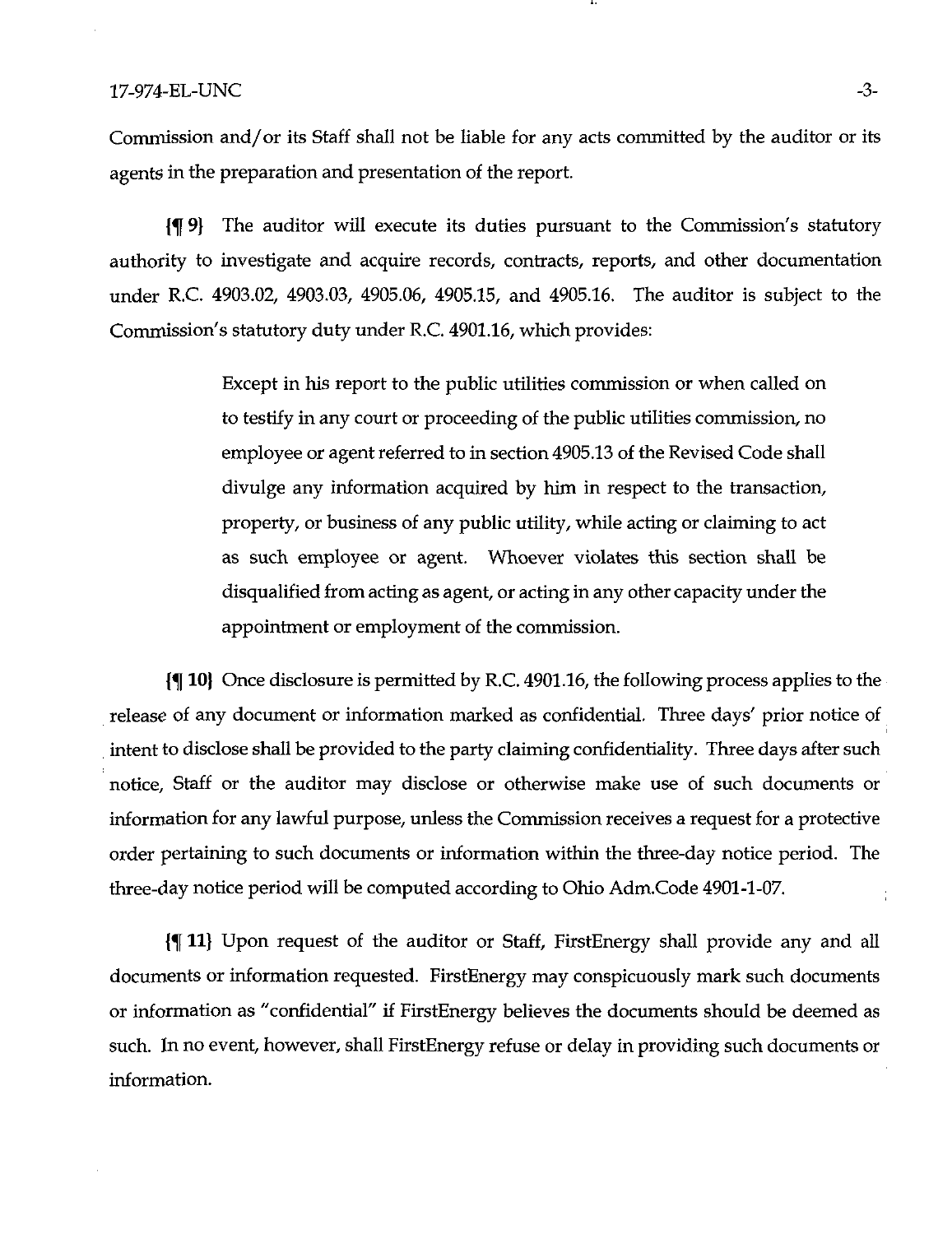#### III. ORDER

 $\P$  12) It is, therefore,

If 13} ORDERED, That Staff issue the RFP attached to this Entry and that June 9, 2017, be set as the due date for proposals in response to the RFP. It is, further.

If 14) ORDERED, That, in accordance with Paragraph 6, FirstEnergy bear the cost of the audit services of the contractor chosen by the Commission. It is, further.

If 15) ORDERED, That FirstEnergy and the contractor shall observe the requirements set forth herein. It is, further.

If 16) ORDERED, That a copy of this Entry be served upon all parties of record.

THE PUBLIC UTILITIES COMMISSION OF OHIO

 $M$  Z  $M$ 

Asim Z. Haque, Chairman  $\sharp\!\ell\!\!\!\perp\!\!\!\perp\!\!\!\perp\!\!\!\perp\!\!\!\perp$ th Trombold

 $\mathscr{L}$ ma $\mathscr{M}$   $\setminus$ awrence K. Friedeman

Thomas W. Johnson

Daniel R. Conwa^-^

MJA/HW/sc

Entered in the Journal MAY 17 2017

 $\mathcal{M}'$ Kea

Barcy F. McNeal **Secretary**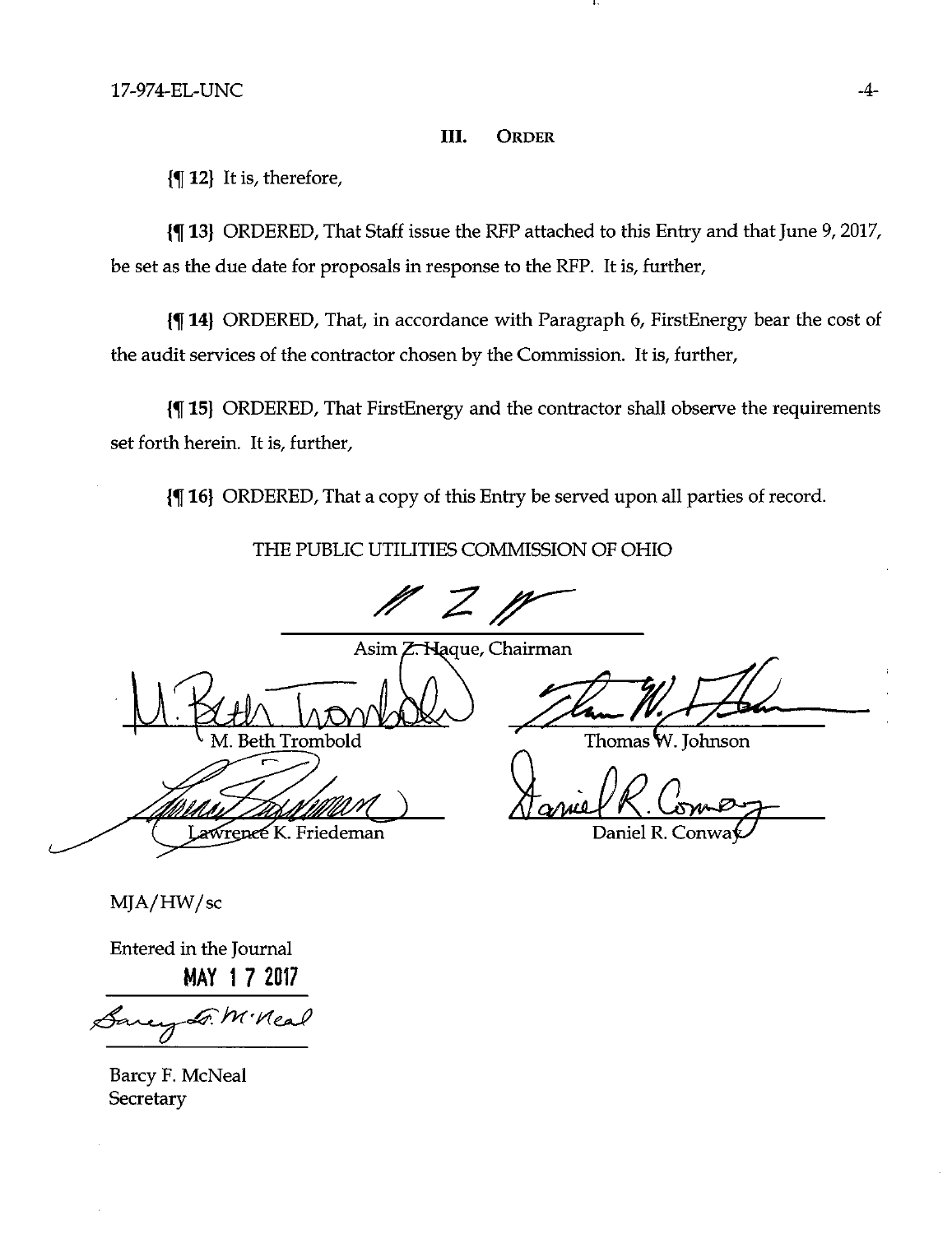# REQUEST FOR PROPOSAL NO. RA17-CA-2

# A COMPLIANCE AUDIT

# OF THE FIRSTENERGY OPERATING COMPANIES WITH THE CORPORATE SEPARATION RULES OF THE PUBLIC UTILITIES COMMISSION OF OHIO

Issued by:

THE PUBLIC UTILITIES COMMISSION OF OHIO 180 East Broad Street Columbus, Ohio 43215-3793

PROPOSAL DUE: June 9, 2017

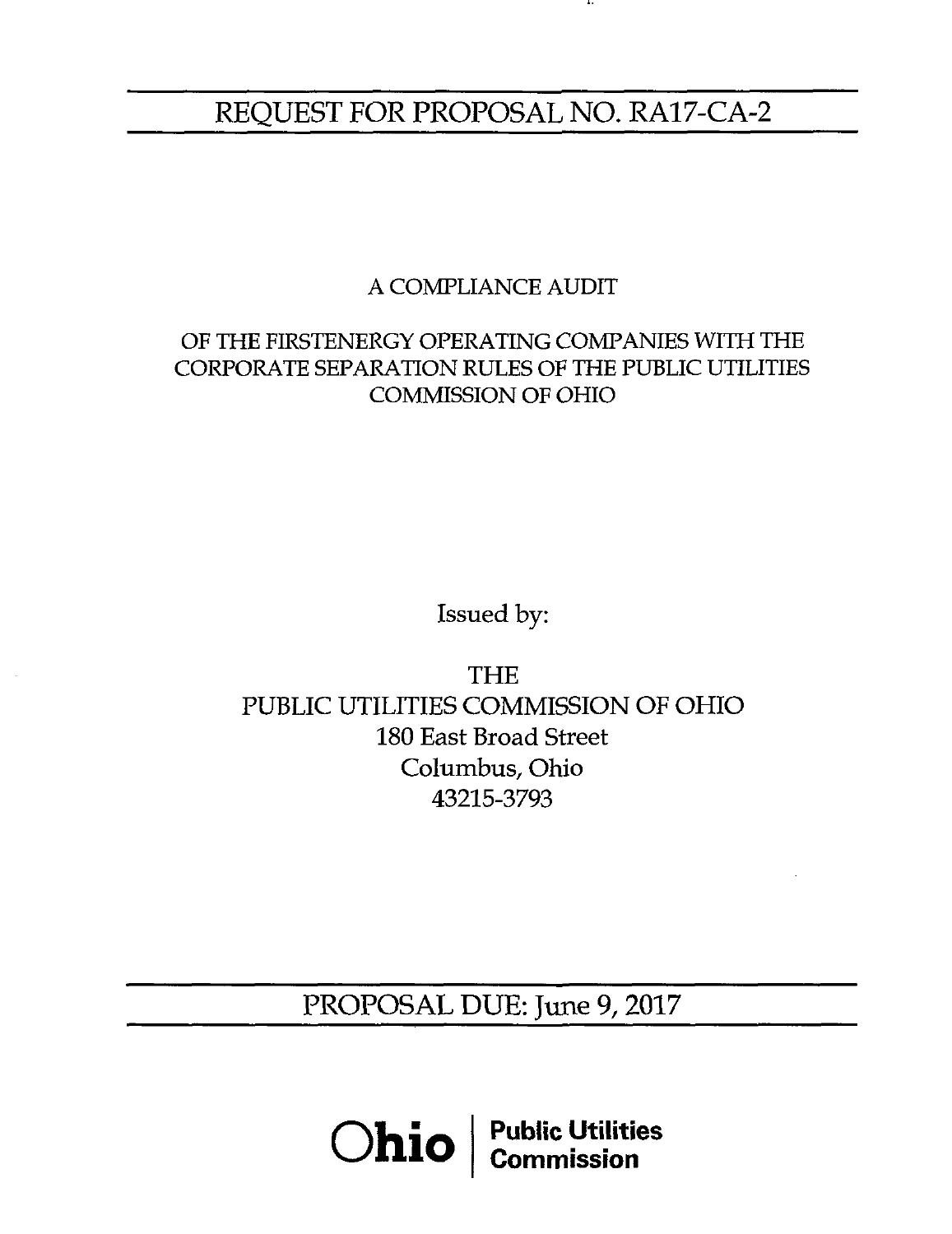# Table of Contents

 $\mathcal{A}$ 

 $\mathcal{L}^{\text{max}}_{\text{max}}$ 

 $\mathcal{L}^{\text{max}}_{\text{max}}$  .

 $\mathbf{r}$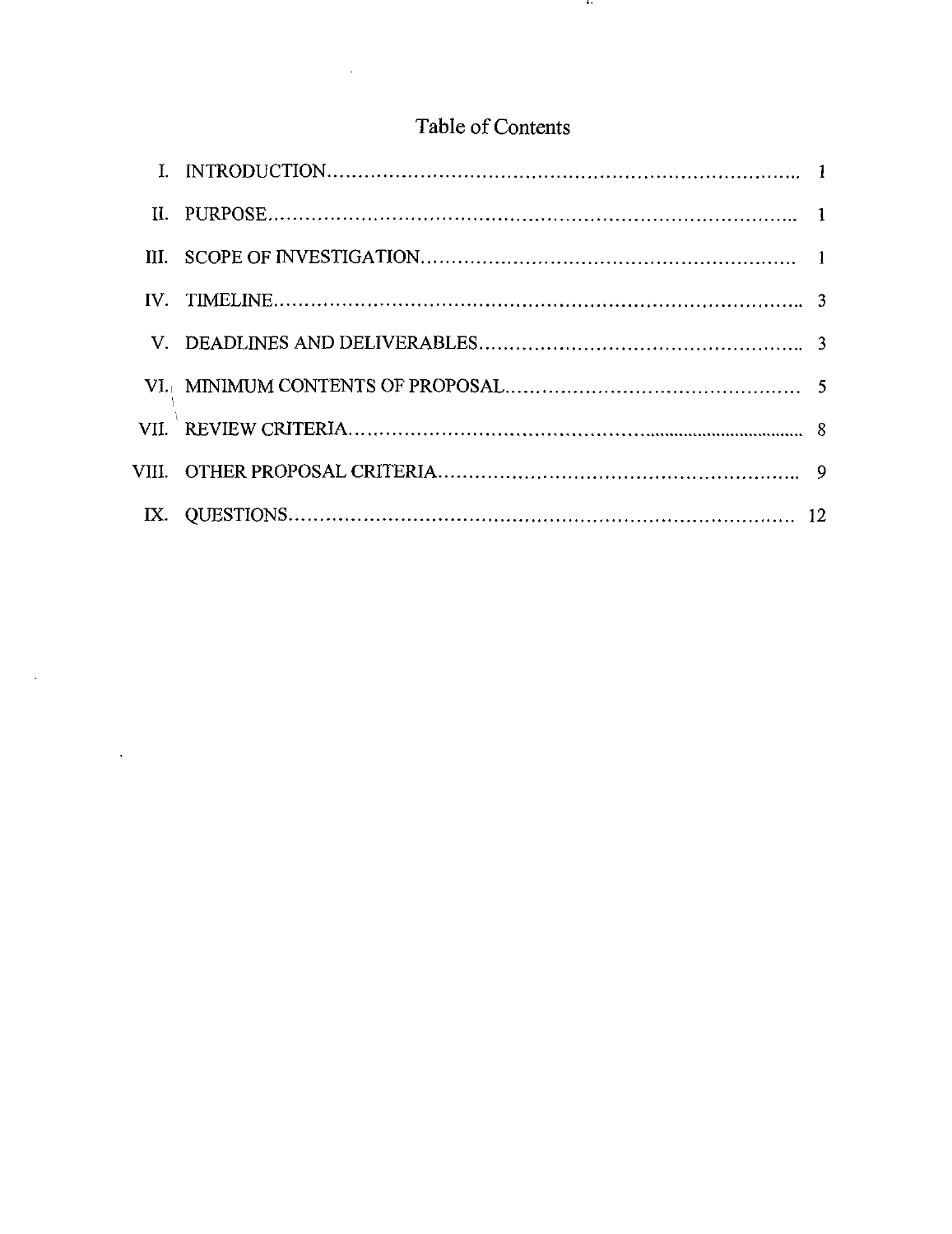# I. INTRODUCTION

On March 26,2014, the Commission issued a Finding and Order in Case No. 12-3151 -EL-COI, directing that each electric distribution utility be subject to a corporate separation compliance audit, specifically to ensure compliance with R.C. 4928.17 and the Corporate Separation Rules, as enumerated in Ohio Adm.Code Sections 4901:1-37-04(D)(3), 4901:1-37-04(D)(6), 4901:l-37-04(D)(10)(c), 4901:l-37-04(D)(ll) and 4901:l-37-08(C), and to foster Ohio's policies pursuant to R.C. 4928.02. In the Matter of the Commission's Investigation of Ohio's Retail Electric Service Market, Case No. 12-3151 -BL-COI, Finding and Order (Mar. 26, 2014) at 16-17. The Commission noted that these audits would either be conducted by Staff or by an independent third party auditor selected by the Commission and under the direction of Staff. Additionally, the Commission stated that the recovery of the cost of the audit would be treated as a normal operating expense by the electric distribution utility.

# II. PURPOSE

In accordance with the Finding and Order in Case No. 12-3151-EL-COI, the Commission is seeking proposals to review the compliance of Ohio Edison Company, The Cleveland Electric Illuminating Company, and the Toledo Edison Company (collectively, FirstEnergy or the Companies) with the Corporate Separation Rules adopted by the Commission.

# III. SCOPE OF INVESTIGATION

The auditor's investigation shall determine if FirstEnergy has complied with the Commission's Corporate Separation Rules, as enumerated in Ohio Adm.Code 4901:1-37- 04(D)(3), 4901:l-37-04(D)(6),4901:l-37-04(D)(10)(c), 4901:l-37-04(D)(ll)and 4901:1- 37-08(C). The audit shall include but not be limited to:

# A. GENERAL PROJECT REQUIREMENTS

The auditor selected shall:

- Review, in detail, Case No.12-3151-EL-COI.
- Review, in detail, the Corporate Separation Rules embodied in Ohio Adm.Code Chapter 4901:1-37.
- Obtain and review all appropriate documentation relating to the Companies' compliance with Ohio Adm.Code Sections 4901: l-37-04(D)(3), 4901:1-37- 04(D)(6), 4901:1-37-04(D)(10)(c), 4901:1-37-04(D)(11) and 4901:1-37-08(C).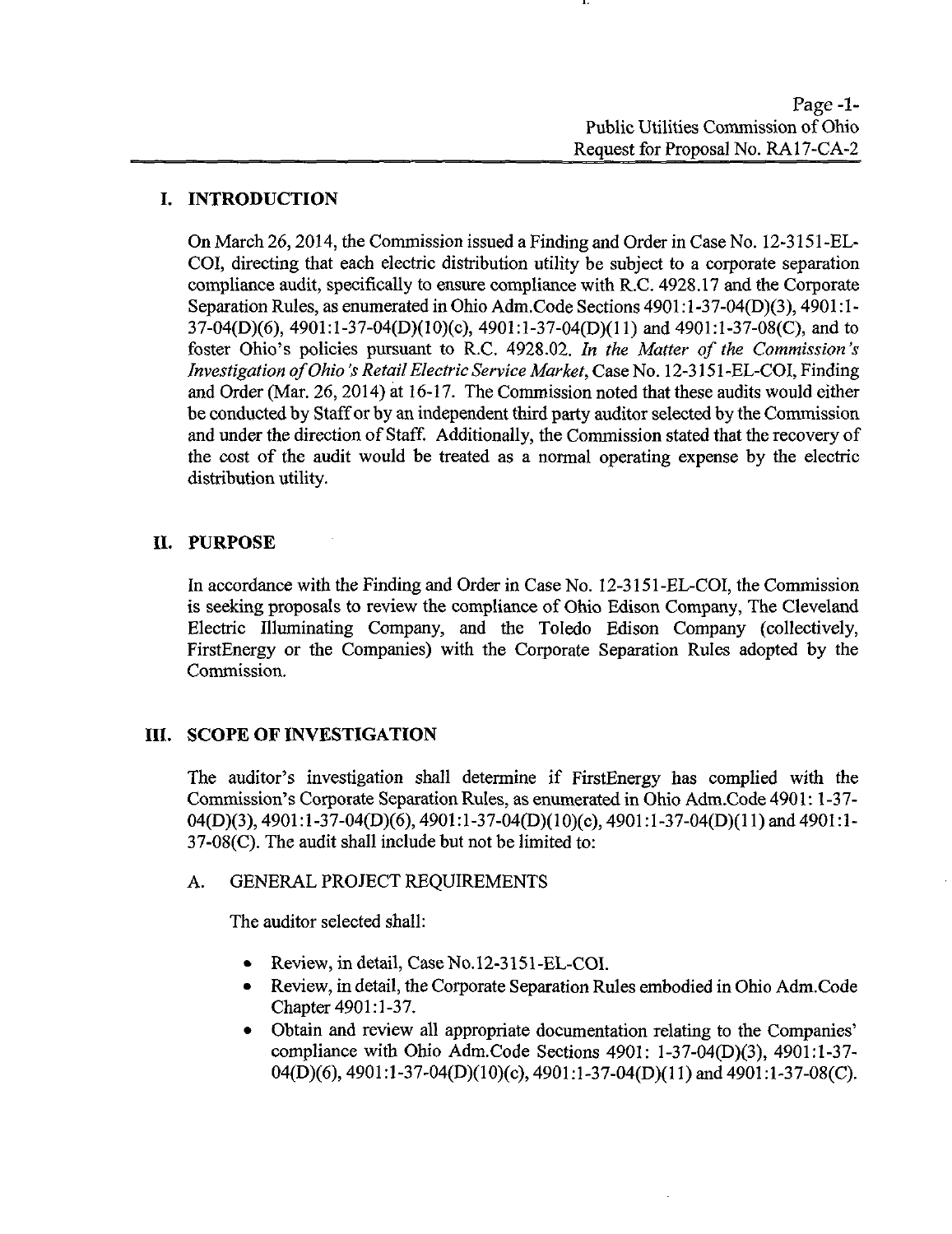• Conduct all necessary interviews relating to the Companies' compliance with Ohio Adm.Code Sections 4901:l-37-04(D)(3), 4901:l-37-04(D)(6), 4901:1- 37-04(D)(10)(c), 4901:l-37-04(D)(l 1) and 4901 :l-37-08(C).

# B. ROLE OF THE AUDITOR

Any Auditor who is chosen by the Commission to perform an audit expressly agrees to perform his or her audit as an independent contractor. Any conclusions, results, or recommendations formulated by the auditor may be examined by any participant to the proceeding for which the audit report was generated. Further it shall be understood that the Commission and/or its Staff shall not be liable for any acts committed by the auditor or its agents in the preparation and presentation of the audit reports.

C. PUCO STAFF SUPERVISION

The PUCO Staff will oversee the project. Staff personnel shall be informed of all correspondence between the auditor selected and the Companies, and shall be given at least three working days' notice of all meetings and interviews with the Companies to allow Staff the opportunity to attend. The auditor shall meet with PUCO Staff no less than once a week through the duration of the audit. These meetings may occur via telephone.

#### D. COST OF AUDIT AND QUOTATION OF CHARGES

The proposed cost of the audit shall include all expenses associated with conducting the audit and presenting the findings and recommendations in the audit report. A detailed presentation of costs shall be provided, broken down by phase/task, in conformance with this Request for Proposal. The proposed costs shall be considered firm prices for performing the work described in the proposal.

#### E. COST OF PRESENTING EXPERT TESTIMONY

The proposed cost of the audit shall include actual costs associated with serving as an expert witness before the Commission during the applicable hearing, including time and materials. These expenses will be billed separately from the cost of the audit. Expenses associated with the presentation of testimony will include the following:

- Actual transportation expense (i.e., airfare, etc.)
- Actual living expenses (hotels, meals, local transportation)
- Actual preparation time, up to 8 hours per witness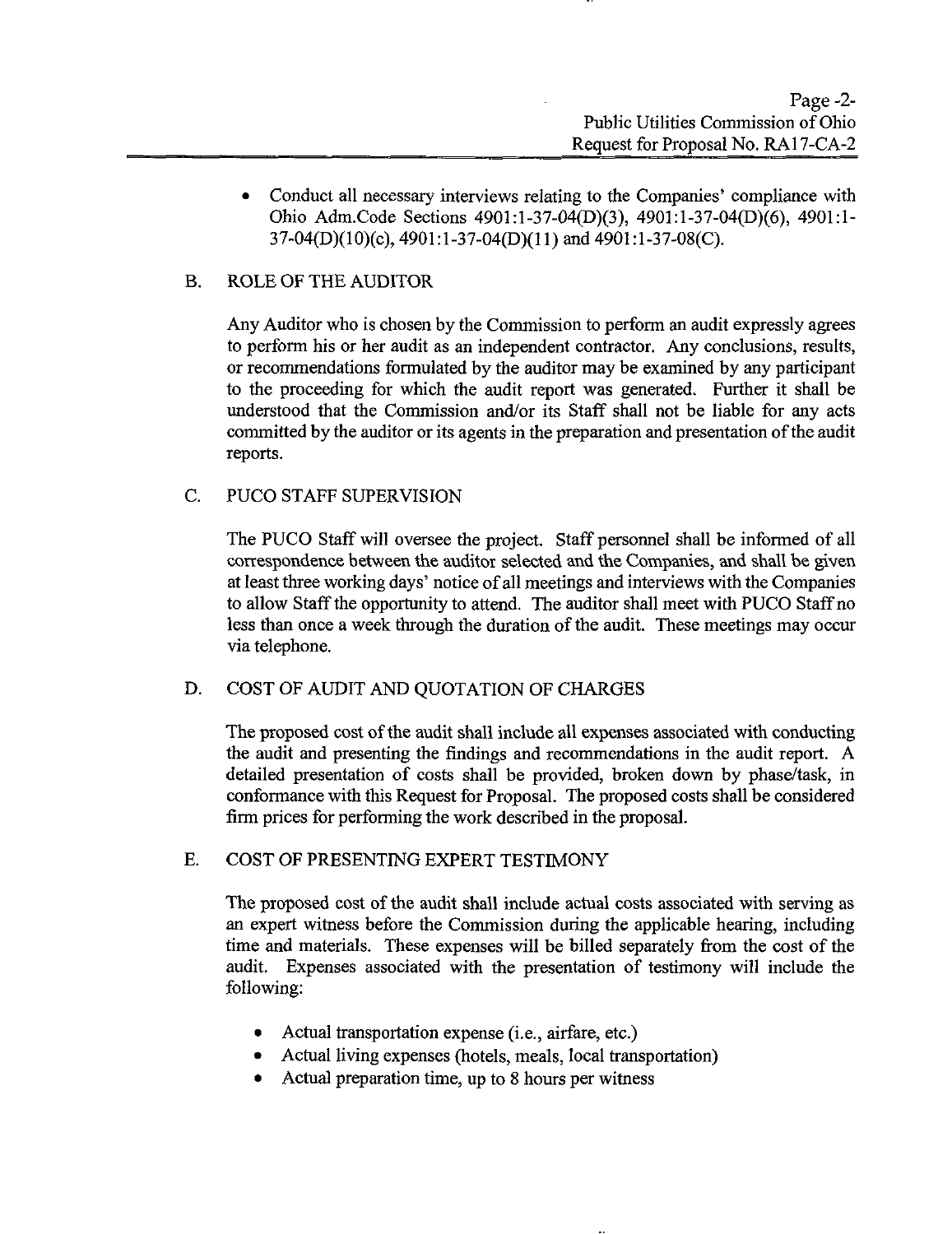- Actual hours spent in travel
- Actual hours spent presenting testimony

# IV. TIMELINE

The timeline presented below is intended to provide the auditor an understanding of the timeframe during which the audit is to be conducted. Although precise dates are used below, the actual dates for awarding the audit and for conducting audit and hearing activities may vary somewhat when they are set through a subsequent Commission entry.

| Audit proposals due                      | June 9, 2017                         |
|------------------------------------------|--------------------------------------|
| Award audit (Commission Order)           | June 28, 2017                        |
| Audit Conducted                          | June 28, 2017 thru February 28, 2018 |
| Draft audit report presented to Staff    | February 28, 2018                    |
| Final audit report filed with Commission | March 14, 2018                       |

# V. DEADLINES AND DELIVERABLES

# A. AVAILABILITY OF DOCUMENTS

The Companies shall provide any and all documents or information requested by the auditor selected and the PUCO Staff. The Companies may conspicuously mark such documents or information as being "confidential." In no event, however, shall the company refuse or delay to provide such documents or information.

The Staff or the auditor selected shall not publicly disclose any document marked "confidential" by the Companies, except upon three days prior notice of intent to disclose served upon the Companies' counsel. Three days after such notice, the Staff or auditor may disclose or otherwise make use of such documents or information for any purpose, unless the Companies move the Commission for a protective order pertaining to such documents or information within the three-day notice period.

The three-day notice period will be computed according to Ohio Adm.Code 4901-1- 07. Service shall be complete upon mailing or delivery in person.

#### B. FISCAL REPORTS

The auditor will submit invoices when work is 50% complete and when work is 100% complete. Invoices may be submitted more frequently upon the agreement of the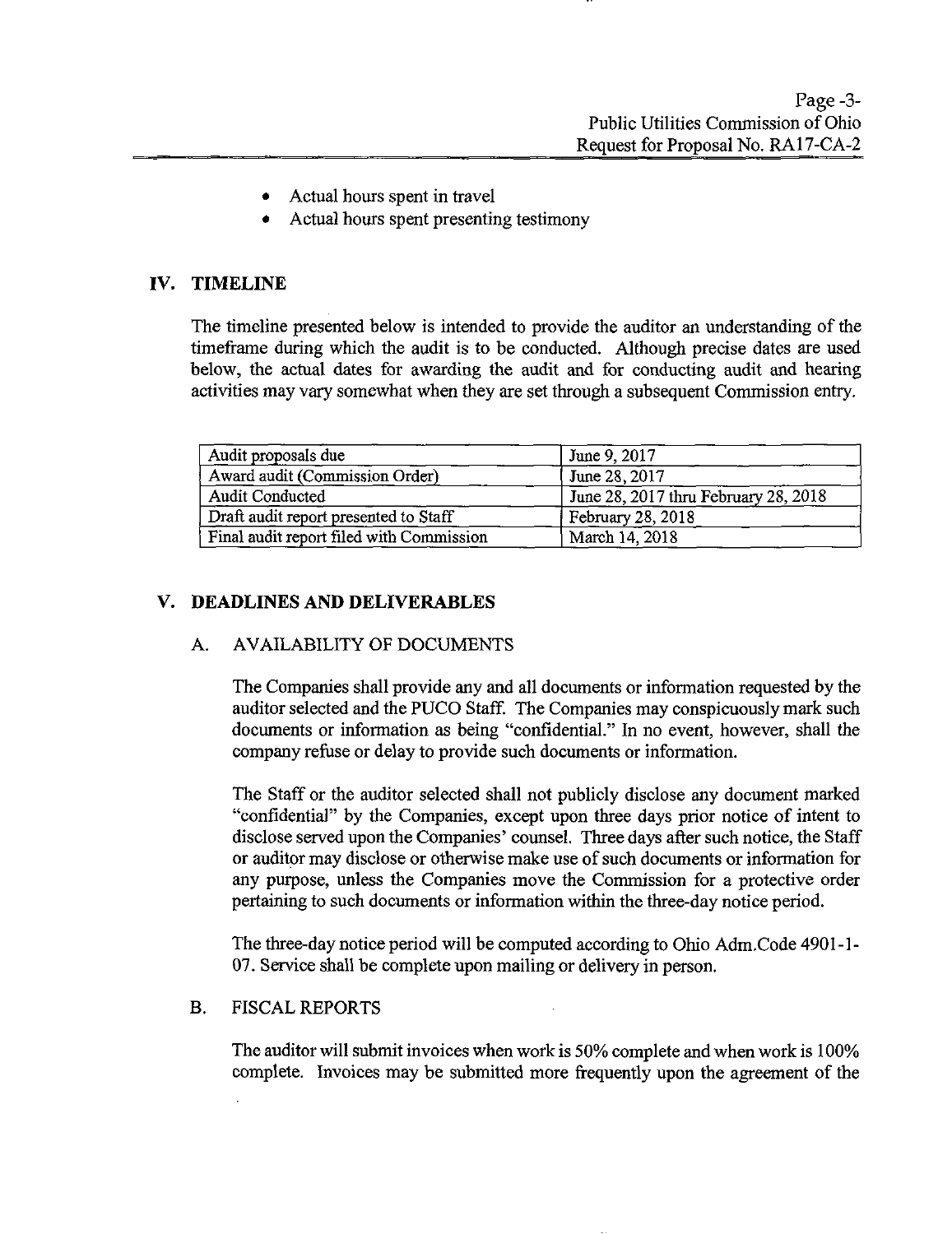PUCO Staff. The invoices shall include details regarding the dates and activities covered by each invoice, and shall be sufficiently detailed to allow Staff to identify the work completed, the personnel involved, and the corresponding charges in relation to the activity schedule originally set forth in the auditor's proposal. All invoices are to be sent to the Companies and copies are to be sent to the PUCO Staff.

After approval of the invoice by the PUCO Staff, the Companies will be authorized to make payment.

The Companies shall be ordered by the Commission to enter into a contract, which shall incorporate by reference all provisions of this proposal, with the auditor chosen by the Commission to perform the audit. Auditors shall submit a copy of this contract agreement between the auditor and Companies to the Staff member assigned to the audit.

# C. INTERIM REPORTING

The auditor will provide monthly status updates to the PUCO Staff regarding the audit. These monthly status updates, upon agreement by the PUCO Staff, may be falfilled by verbal communications.

In addition to the monthly status consultations with the PUCO Staff, at the midpoint of the audit activities, the auditor selected will provide a written progress report to Staff. These reports will briefly describe progress made on required audit activities, as well as initial/tentative findings and conclusions on issues investigated to date.

#### D. DRAFT REPORT

Four hard copies of a draft of the final audit report, one of which shall be and unbounded copy, shall be sent to the PUCO Staff at least ten days prior to the due date of the final audit report. An electronic copy may be sent but it shall not replace the requirement for four hard copies to be submitted to the PUCO Staff.

#### E. FINAL REPORT

Five copies of the final audit report plus one reproducible original shall be delivered to the Commission by the morning of the date specified in Section IV. The final report should include an executive summary of recommendations. The final docketed report should also contain an overview of the investigation and, if applicable, specific recommended corrective actions. Along with the paper copies of the audit report, the auditor shall submit to Staff a USB flash drive containing a complete version of the final audit report. If it is necessary to prepare a redacted report, due to confidentiality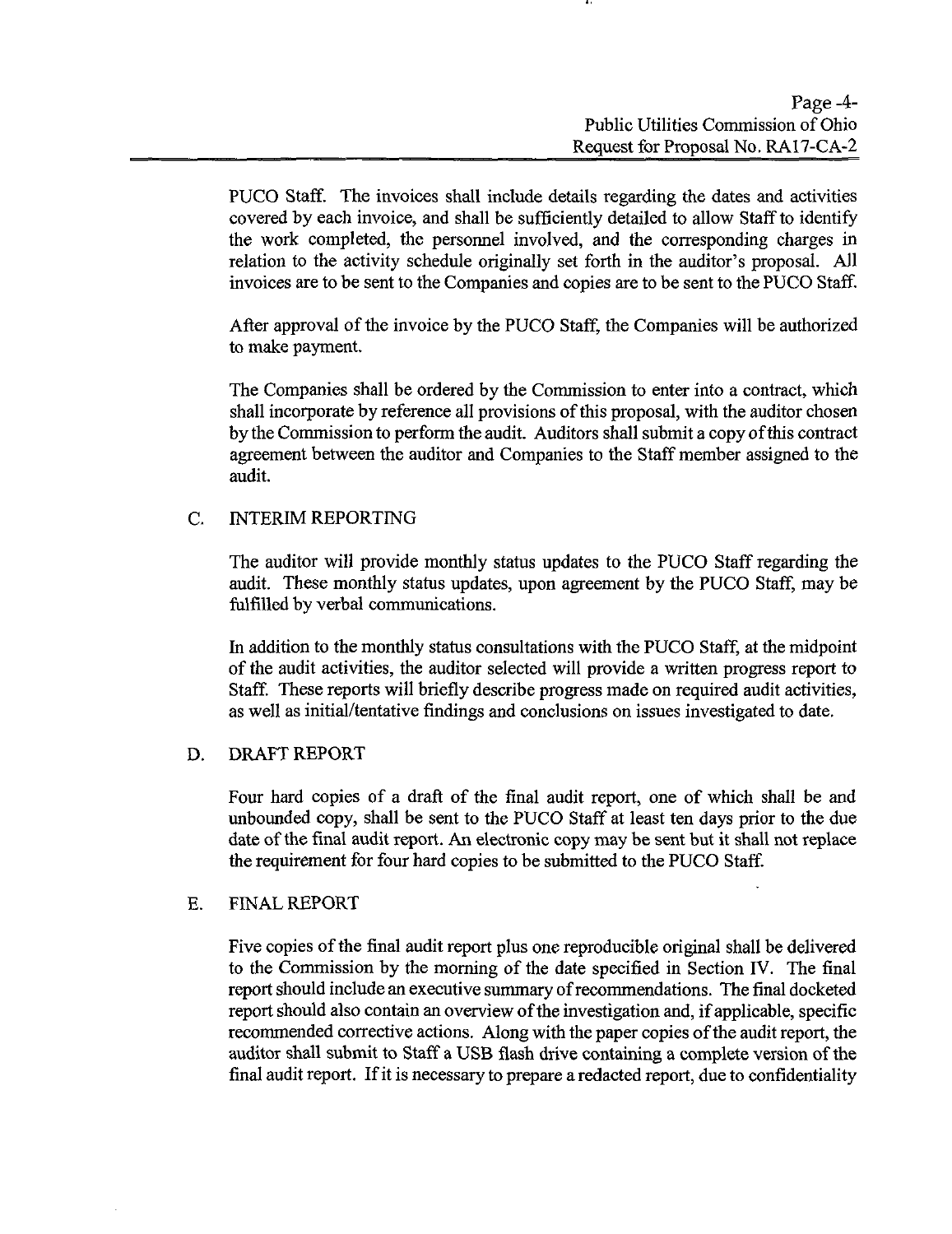concems, two copies of a non-redacted report shall also be provided to both the Commission and the Companies. The non-redacted report shall clearly be labeled "confidential."

# F. WORKING PAPERS

A complete set of working papers is an integral part of the audit requirements. With the final audit report, the auditor selected shall deliver to the PUCO Staff one complete set of working papers that contain documents used and procedures followed to develop the conclusions set forth in the audit report. These documents may be provided on a flash drive. Working papers should include Applicant's name, case number, description (items in folder), and source documents. Voluminous documents may be included only as references in the working papers, upon Staff's agreement. Confidential documents should be clearly marked and provided in a separate section of the working papers.

The auditor selected shall maintain working papers and document all supporting information, including, with limitation, meetings, interviews, or any pertinent information. The auditor selected shall utilize Staff's data request procedures, utilizing a Microsoft Outiook Public Folder or similar system accessible to and approved by Staff, for issuing information requests and recording responses.

# G. PRODUCTION OF DOCUMENTS

At any time, upon request of the Commission or its Staff, the auditor selected shall immediately produce any document of information obtained or produced within the scope of the audit.

#### H. TESTIMONY

The auditor shall present expert testimony during the course of any hearing at which the audit report is considered. The individual providing testimony will be one or more persons who conducted or directed the audit activities being considered at any hearing.

# VI. MINIMUM CONTENTS OF PROPOSAL

Each proposal shall contain page number and a Table of Contents. In a separate section, reflected in the Table of Contents, the following information shall be provided: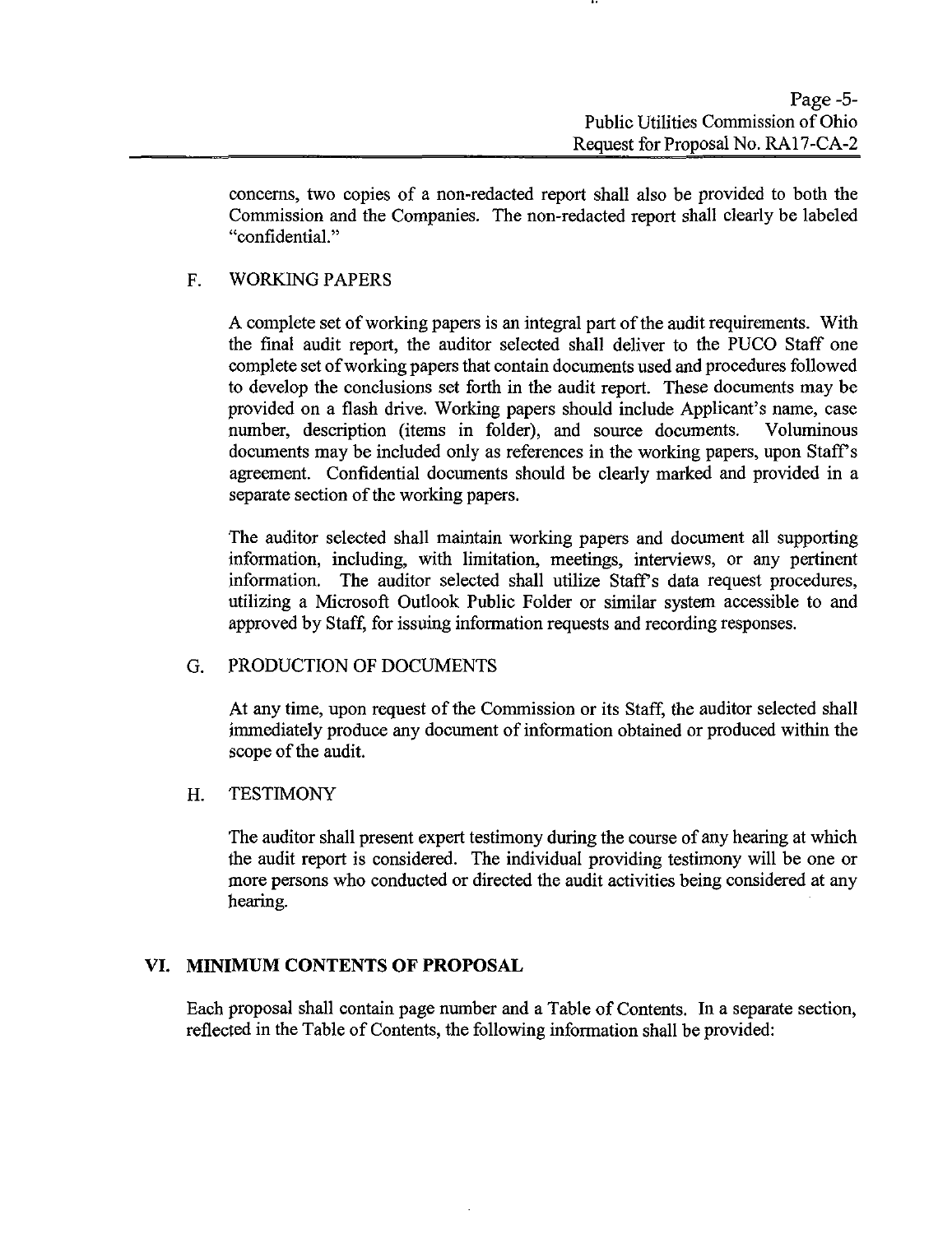- A. Name, mailing address, and telephone number of individual to contact if further information is desired;
- B. An indication of how the bidder plans to incorporate the Staffs participation in the proposed work plan; and
- C. The name(s) of all subcontractors to be used in the performance of the proposed work, identification of the specific items to be performed/provided by the subcontractor, and the cost of the proposed subcontractor's work; or if no subcontractors are to be used, the entry "Subcontractor  $-$  none." (All such subcontractors indicated in the proposal will be acknowledged as accepted by the Commission upon selection of the proposal for contract awarded imless the auditor is previously notified of the contrary. No addition, deletion, or substitution of subcontractors will be permitted during the course of the contract unless approved in advance by the PUCO Staff in writing.) If subcontractors are proposed, all information required in this section shall be supplied for each subcontractor proposed. Such information shall be supplied in a format parallel to the overall format specified for the contractor.
- D. The following required Equal Employment Opportunity data must be provided for the auditor and each subcontractor:
	- 1. The total number of employees;
	- 2. The percentage of the total which are women;
	- 3. The percentage of the total which are Black, Hispanic, Asian, or American Indian (please specify);
	- 4. The total number of employees located in Ohio offices;
	- 5. The percentage of the Ohio total which are women;
	- 6. The percentage of the Ohio total which are Black, Hispanic, Asian, or American Indian (please specify);
	- 7. The number of individuals to be assigned to the project;
	- 8. The percentage of the total assigned which are women;
	- 9. The percentage of the total assigned which are Black, Hispanic, Asian, or American Indian (please specify).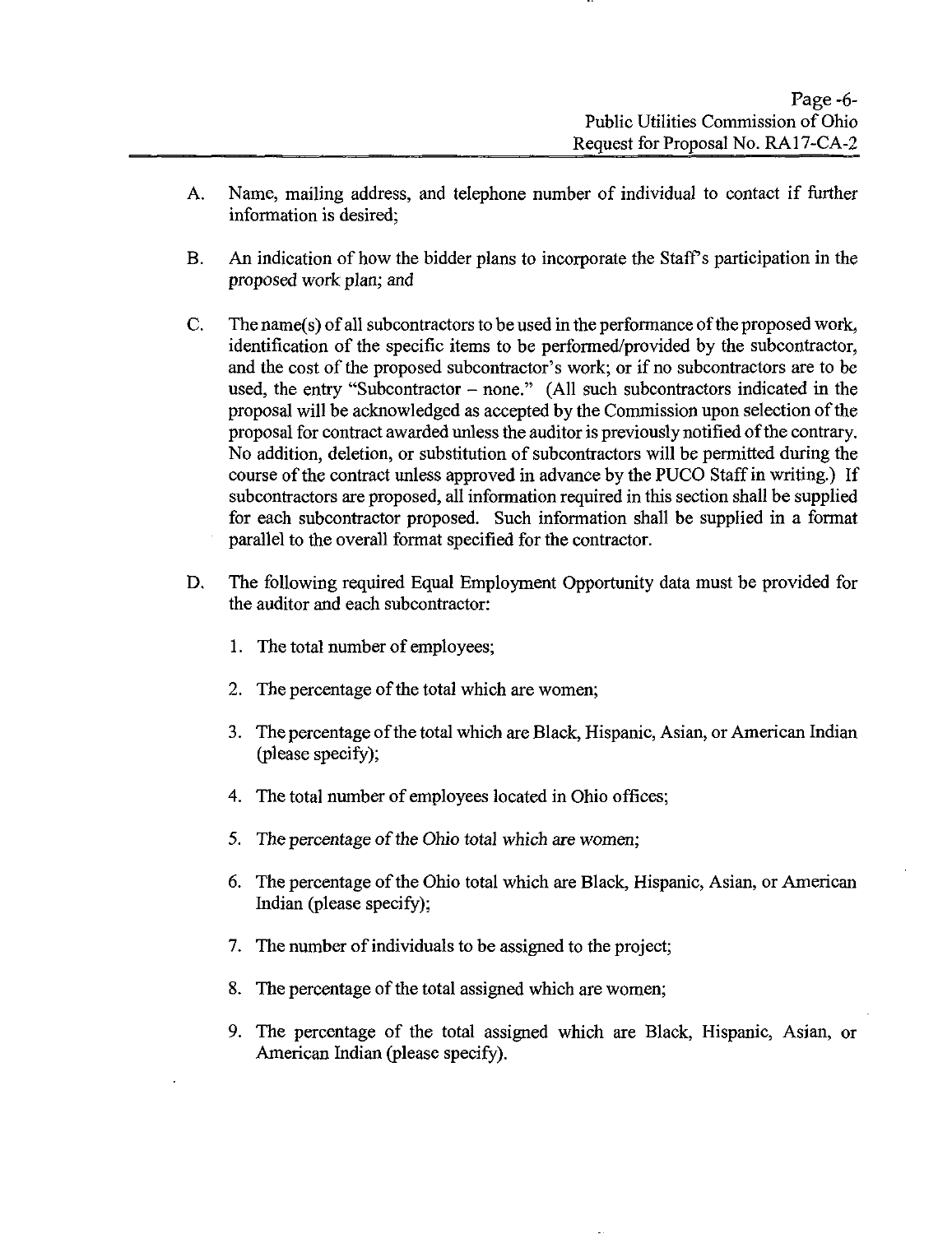- E. A listing of contracts the auditor and each subcontractor has with the State of Ohio and:
	- 1. Name of the state agency(s) for each contract;
	- 2. The cost of each contract;
	- 3. The duration of each current contract.
- F. A listing of the auditor's and each subcontractor's clients which may have a financial interest in the Companies, or their affiliates. Auditors maintaining any present ongoing contracts or agreements with the Companies and affiliates may, at the discretion of the PUCO, be disqualified by reason of possible conflict of interest. In the proposal, such contracts should be described in sufficient detail that the PUCO can determine whether a conflict of interest exists. A response indicating that this information will be provided on request or that such contracts are too numerous to enumerate will be cause for disqualification of he auditor.
- G. A listing of all the auditor's and each subcontractor's offices, facilities, and equipment to be used in performance under this contract and their locations including a specification of offices, facilities, and equipment located in Ohio. If none, indicate, "None."
- H. A statement of financial responsibility including certification that the auditor, joint partners if the auditor is a conglomerate operation, and any subcontractors have no outstanding liens or claims against them.
- I. Contact persons that the Commission or its Staff may call to receive an assessment of the auditor's, and each subcontractor's previous performance. References should be provided for the company or companies proposing and for the individuals designated as principals for the project. The information required for each reference is as follows:
	- Name of individual to contact for reference
	- Company/Facility which employed the individual
	- Telephone number
	- Whether reference is for the company or a principal
	- Project or work for which reference is given
- J. A description of the proposed scope of work to be performed including a work plan, expected deliverable products and task timing. In a separately numbered section, the auditor will provide a detailed cost breakdown by phase/task of the work plan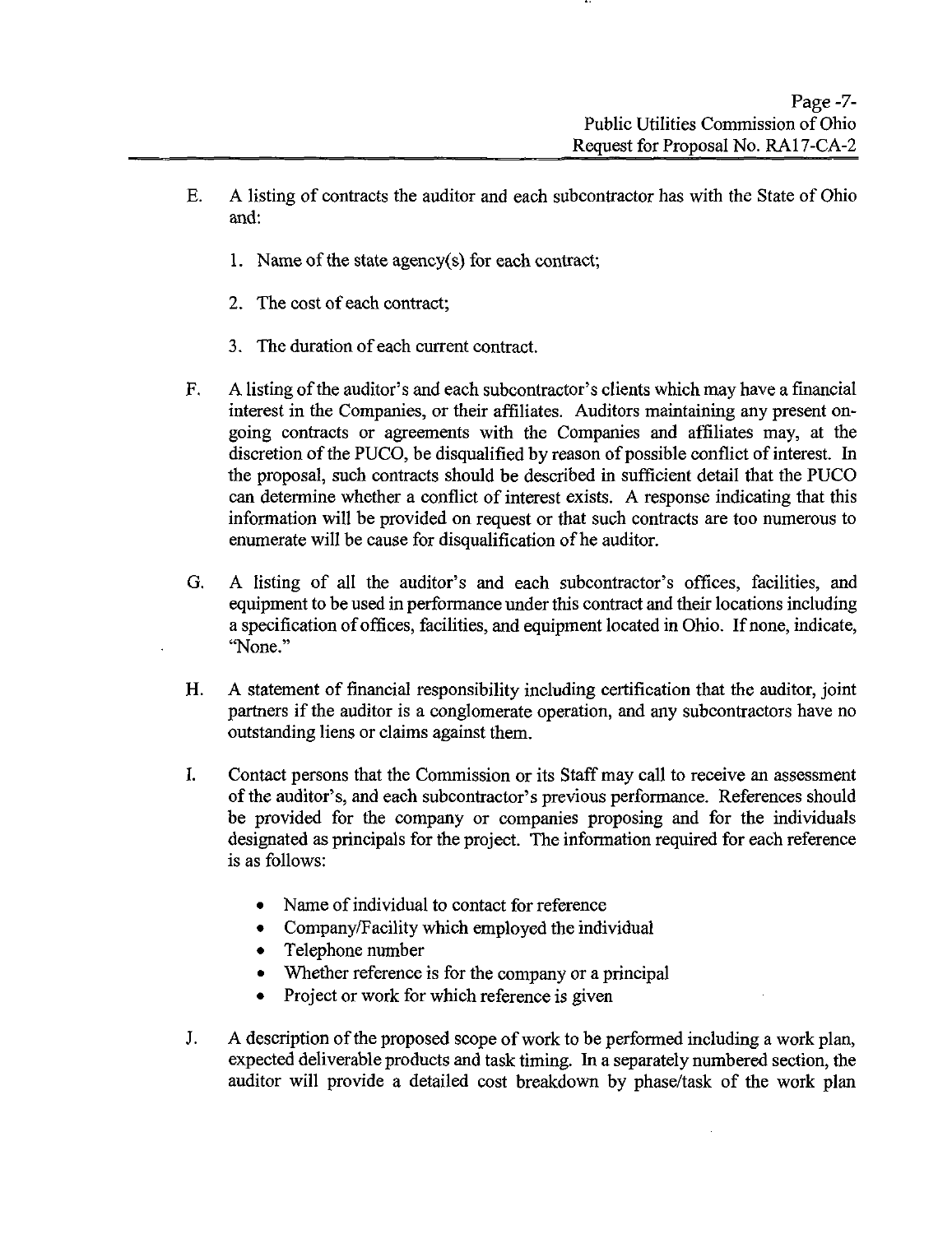including the class of persormel performing each phase/task of the work, the hourly rate charged for each class, the number of hours charged for each class, an equivalent breakdown of all subcontracted work, any direct or indirect cost items which the auditor plans to charge, and the total cost.

- K. Identification, by name, of the lead persormel to be employed, the extent of their involvement in the project, and a description of how the proposed personnel's experience matches project requirements. Contract terms will not permit substitution of lead persormel without prior written approval of the Commission. Identification of lead personnel in the cost proposal will not constitute satisfactory compliance with this requirement.
- L. A description of the qualifications, experience, and proven results achieved by all professional lead or significant persormel to be employed on the project, with a summary of work performed on projects similar to the one contemplated by this RFP including specific references. The Commission reserves the right to request samples of prior relevant work from any auditor prior to making its final consultant selection.
- M. Identification by name and title and the hourly rate of pay and all other related costs of the individual or individuals who will present expert testimony before the Commission during he appropriate hearing.

# VII. REVIEW CRITERIA

Proposals will be evaluated on a basis which includes the following criteria:

# A. COMPLIANCE WITH MINIMUM CONTENTS REQUIREMENTS

Lack of satisfactory response to the Minimum Contents Requirements will be grounds for elimination of any proposal from further consideration.

B. COST

The total proposed contract price is not specified in the Proposal. Auditors are encouraged to provide as competitive a bid as is practicable.

C. UNDERSTANDING OF PROJECT

Whether the entity bidding on the project has grasped intent of the project; is knowledgeable of the technical aspects required; indicates understanding of potential problems; demonstrates understanding of regulatory issues, trends, and perspectives;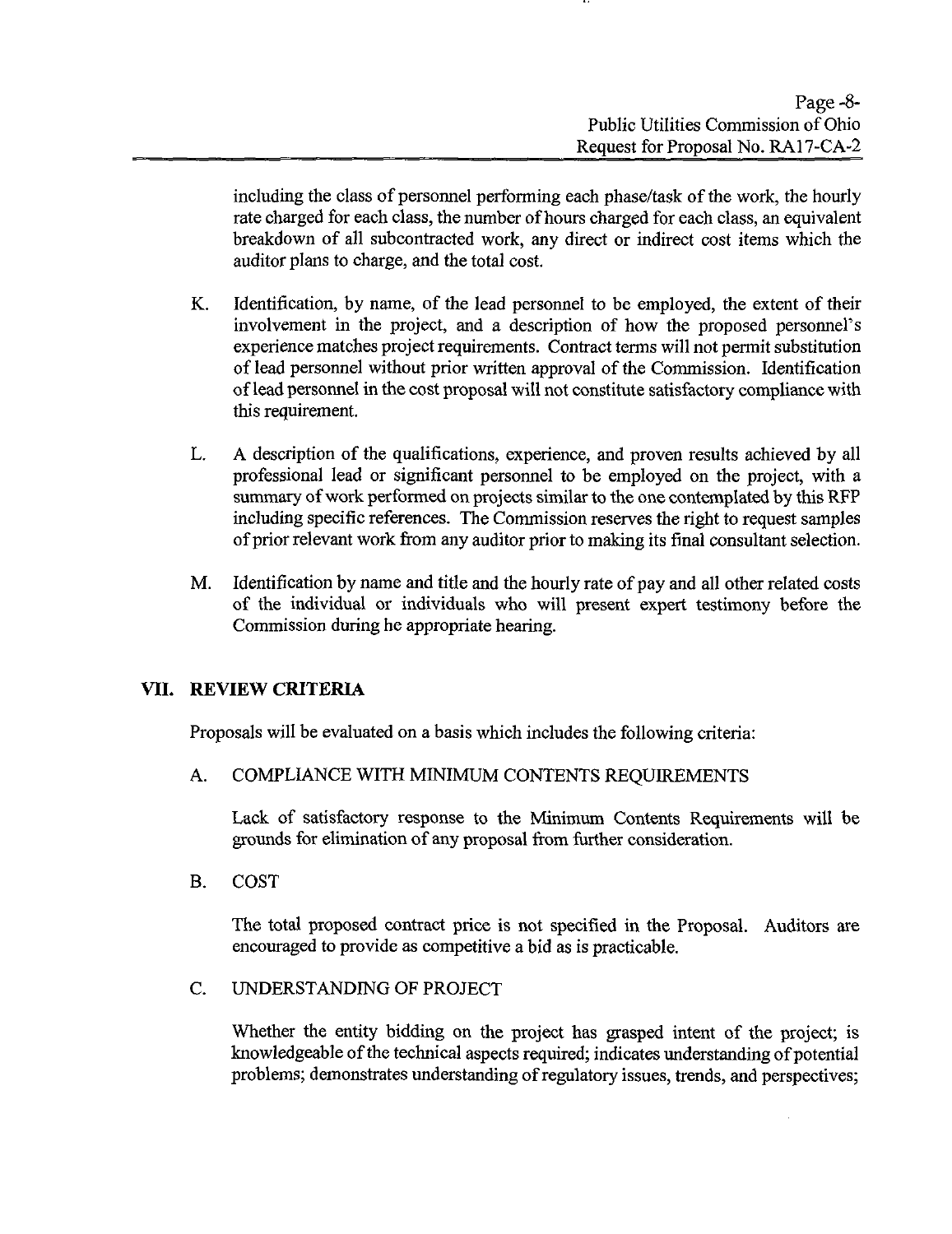and the work plan indicates appropriate phasing. Whether the method of handling the project is indicated, the proposal reflects thorough imderstanding of project requirements, the methods appear realistic under stated time constraints, and innovative methodologies appear appropriate to the project. The proposal is responsive to the RFP.

# D. EXPERIENCE OF PERSONNEL ASSIGNED TO PROJECT AND RELATED ORGANIZATIONAL EXPERIENCE

Relevant experience in field, qualified to undertake assignment. References of previous clients/projects provided.

#### E. TIMELINES

Demonstrated ability to meet stated deadline; realistic timelines provided; demonstrated proven results of lead persormel.

# VIII. OTHER PROPOSAL CRITERIA

#### A. RELEVANCE

The auditor shall include only relevant information and pertinent exhibits in the proposal. Duplication of materials provided in the RFP, exhaustive resumes, inclusion of standard promotional materials, etc. will not gamer additional points in the evaluation process and may detract from the clarity and conciseness of the proposal.

# B. PROPRIETARY DATA IN PROPOSAL

Submissions to the Public Utilities Commission of Ohio become public documents available to open inspection. Proprietary data in a proposal will also assume this statue. Therefore, discretionary action is recommended for any proprietary data to be submitted in proposals.

#### C. DUE DATE AND SUBMITTAL ADDRESS

Any proposal submitted hereunder must be received at the following address no later than 5:00 P.M. June 9, 2017. The proposal should be sent in a sealed container, clearly marked and addressed to: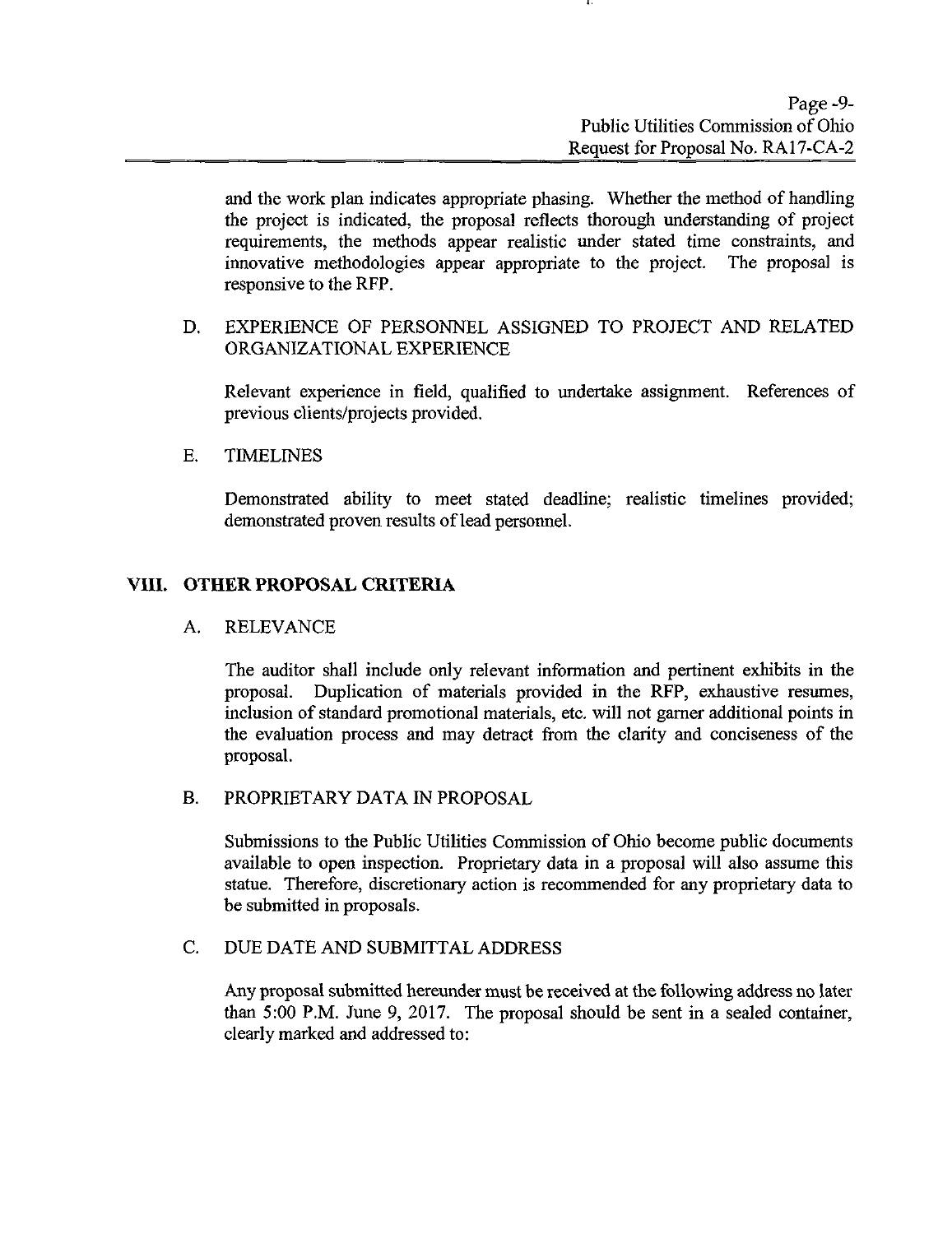Jim Zell Response to RFP No. RA17-CA-2 The Public Utilities Commission of Ohio 3<sup>rd</sup> Floor, 180 East Broad Street Columbus, OH 43215-3793

An electronic copy may also be sent to  $\text{james}$ . zell $\text{@puco.ohio.gov}$ . Such electronic copy shall not fulfill the requirement for submitting paper responses.

Note: By responding to this request for proposal, the proposer expressly accepts and is bound by all the terms thereof including all attachments, exhibits, and schedules.

# D. COPIES

Five copies of the proposal are to be submitted to the Commission.

# E. CONTRACTOR REQUIREMENTS AND MINORITY PARTICIPATION

The PUCO, in awarding the contract, will give preference to Ohio contractors. Ohio contractors include not only established domestic companies actively doing business in Ohio but also encompass multi-state companies with headquarters outside of Ohio but with substantial commitments of offices, divisions, and facilities within the state. The Commission will give preference to proposals that demonstrate compliance with minority and women EEO criteria.

# F. LATE PROPOSALS

A proposal is late if received at any time after the due date set for receipt of the proposals. A late proposal will be considered along with other proposals only if it is received before the evaluation of proposals has, in the sole opinion of the Commission, substantially progressed, and then only if one of the three following conditions exists:

- 1. Mail delay The lateness is due solely to a delay in the mail when the response has been sent by registered or certified mail for which an official dated postmark on the original receipt has been obtained.
- 2. Commission error If it is received by a reasonable means at the Commission in sufficient time to be delivered at the office designated for the opening and would have been received at such office except the delay due to mishandling at the Commission. Only an appropriate date or item stamp showing the time of the receipt will be accepted as evidence of timely receipt of the proposal.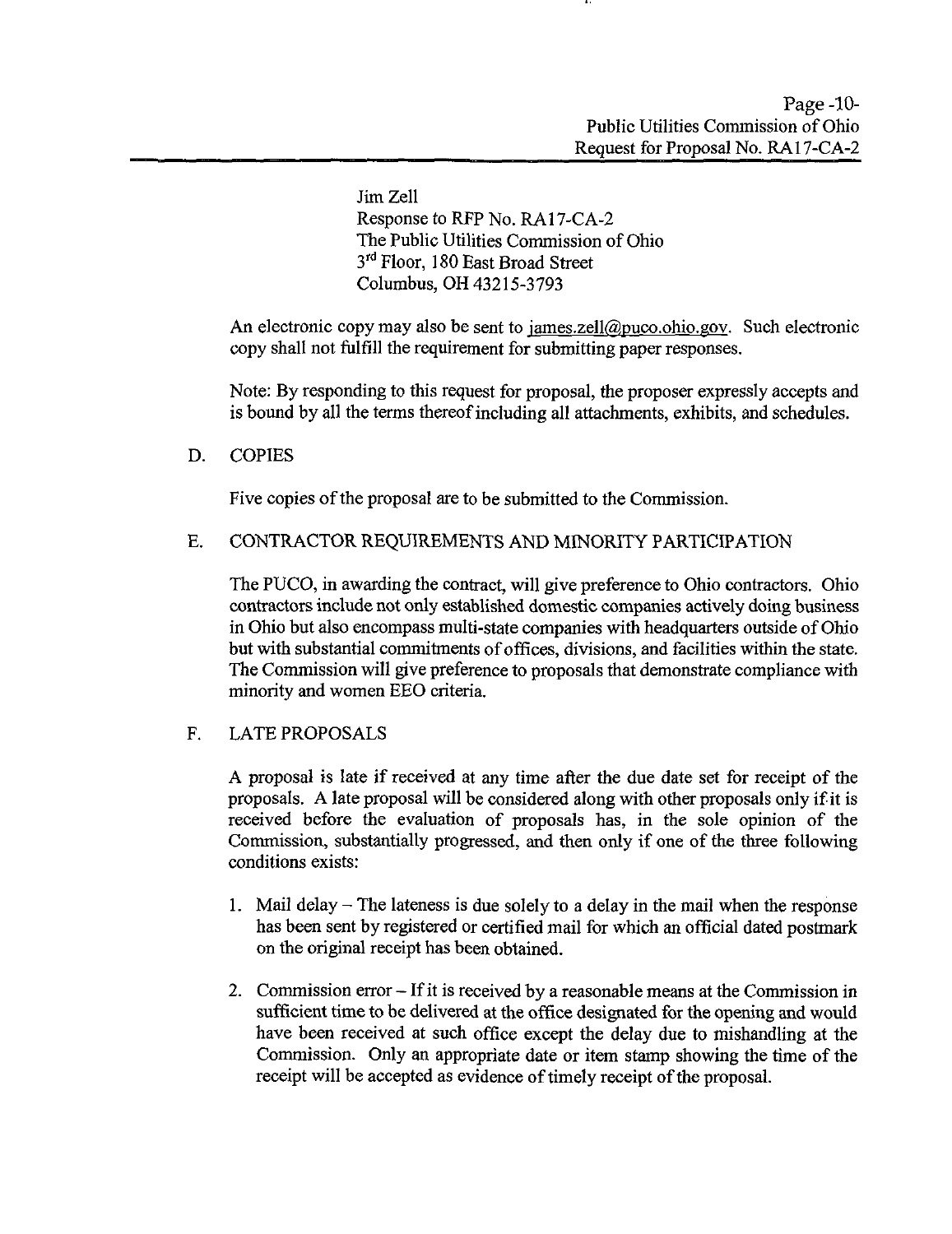3. Exceptions - Any other late proposal will not be considered, unless it is the only proposal received or in the sole judgment of the Commission it offers some important technical or scientific advantage that is of benefit to the Commission.

#### G. MODIFICATION OR WITHDRAWAL OF PROPOSAL

Any proposal may be modified or withdrawn upon written request of the auditor if such request is received by the Commission at the above address by the date set for receipt of original proposals.

#### H. MODIFICATION OR WITHDRAWAL OF THIS RFP

This Request for Proposal may be modified or withdrawn at any time prior to the time set for receipt of proposals and thereafter as long as no proposal has been opened. Upon any such modification or withdrawal, all bidders will be notified and any person or firm who has expressly requested such notice in writing will also be notified of such changes at the discretion of the Commission.

# I. RIGHT TO REJECT ANY AND ALL PROPOSALS

The Commission reserves the right, without limitation or discussion with those submitting proposals, to reject any and all proposals.

#### J. PENALTY FOR DIVULGING INFORMATION

The auditor selected shall abide by all provisions of Sections 4901.16 of the Ohio Revised Code which states; "Except in his report to the public utilities commission or when called on to testify in any court or proceeding of the public utilities commission, no employee or agent referred to in section 4905.13 of the Revised Code shall divulge any information acquired by him in respect to the transaction, property, or business of any public utility, while acting or claiming to act as such employee or agent. Whoever violates this section shall be disqualified from acting as agent, or acting in any other capacity under the appointment or employment of the commission"

The auditor shall not divulge any information regarding its audit activities to the media or to any other entity, except in its report and testimony before the Commission, before, during, and/or after the audit. All comments or concems that the auditor wants to address shall be directed to the PUCO Media Office.